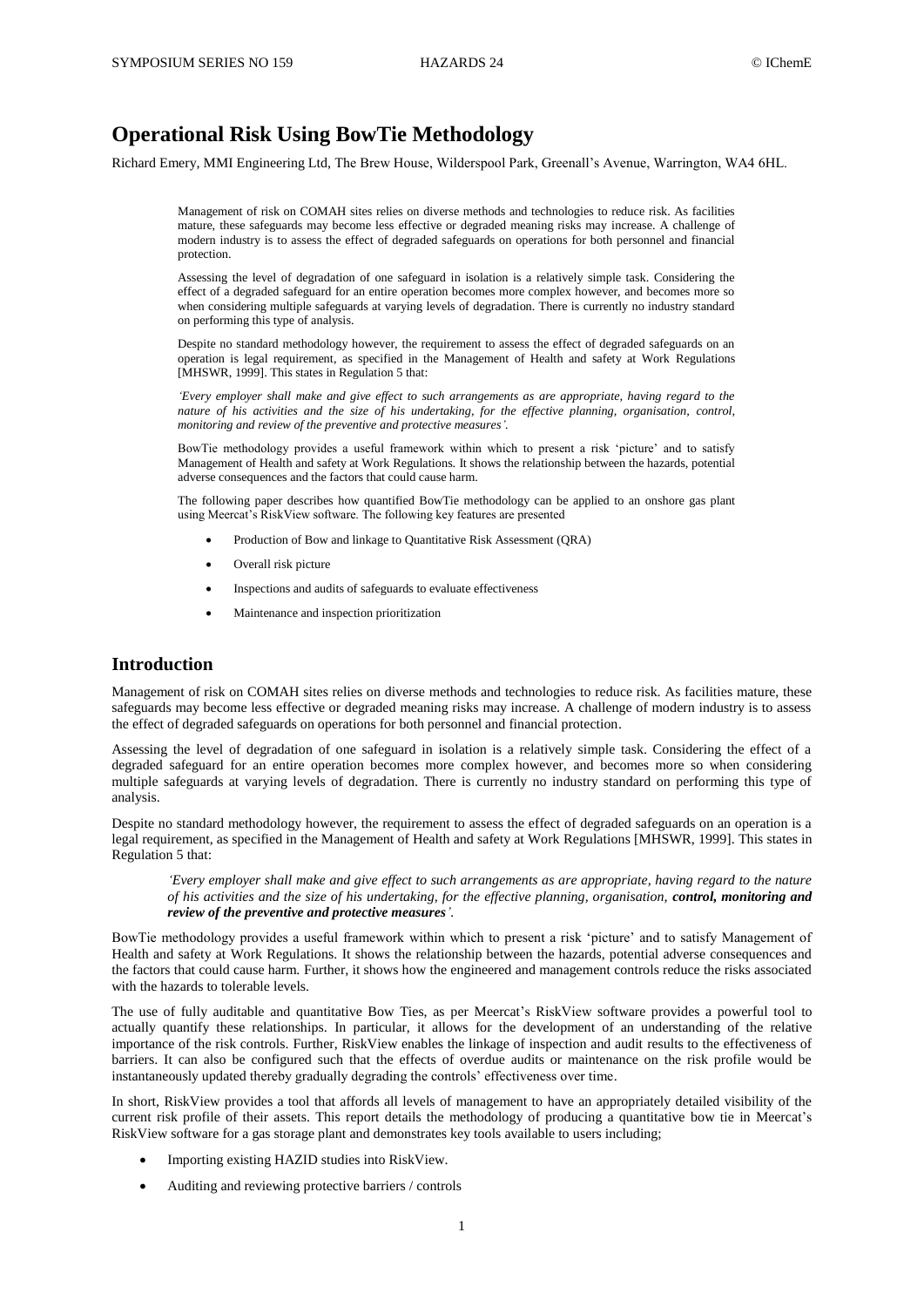- Analysing the effect of degraded protective barriers /controls on the effectiveness of the whole system
- Establishing maintenance priorities of barriers

### **Limitations of QRA**

Site risks are typically assessed by Quantified Risk Assessments, which might only be updated as part of the COMAH thorough review every 5 years. QRA-calculated risks do not vary on a day to day basis, and only represent year average values.

The frequency of loss of containment in a QRA is obtained by performing a 'Parts Count'. This involves counting all piping items (e.g. flanges, valves, instruments) and process equipment (e.g. pumps, vessels) and multiplying by a leak frequency factor for each item (this data is obtained from available databases). In this way, leak frequencies can be calculated on a fire area or isolable section basis.

This method has a shortcoming in that it assumes that the cause of the leak is the piping item, and no consideration is taken for the external factors that may influence why the item leaks in the first place. To take this to an extreme, a process plant operated by highly skilled, motivated, and resourced personnel would apparently have the same loss of containment frequency as the same plant operated by an irresponsible operator who completely overlooks process safety and/or integrity management.

Following a leak, mitigation protection layers help to limit the severity of the consequences and prevent further escalation from the initial loss of containment. The reliability of mitigation protection layers such as fire and gas detection, emergency shutdown and blowdown, are typically considered constant in QRAs. The fact that leak rates and performance standards for barriers / controls are assumed constant means that the QRA-calculated risks do not change with time which does not reflect reality. Essentially, QRA is useful for demonstrating that risks are within tolerable limits but is relatively inflexible for supporting day to day operational risk-based decision making.

The above points are illustrated in Figure 1 below. All the day to day barriers that prevent a leak are summed up in a single parts count, and all mitigating barriers take fixed values. The frequency of each outcome, and hence risk, is therefore a fixed value.

The following paper describes how data can be taken from a QRA and mapped onto an operational risk BowTie, where frequencies and consequence severities may change, and more importantly each barrier has the potential to increase or decrease its effectiveness over time allowing a real time insight into current risk exposure.



**Figure 1: Limitation of QRA approach to Operational Risk Assessment**

# **Scope**

A HAZID conducted on an onshore gas plant identified a number of major accident scenarios. Of these, the following major accident scenarios all had the same top event namely 'Loss of Containment' and were analysed using the BowTie methodology;

- Jet flame following pipeline or pipework failure within the plant;
- Vapour cloud explosion, release of gas in congested area;
- Flash fire, resulting from delayed ignition of a large release.

During the HAZID, the following causes were identified and are considered in this paper;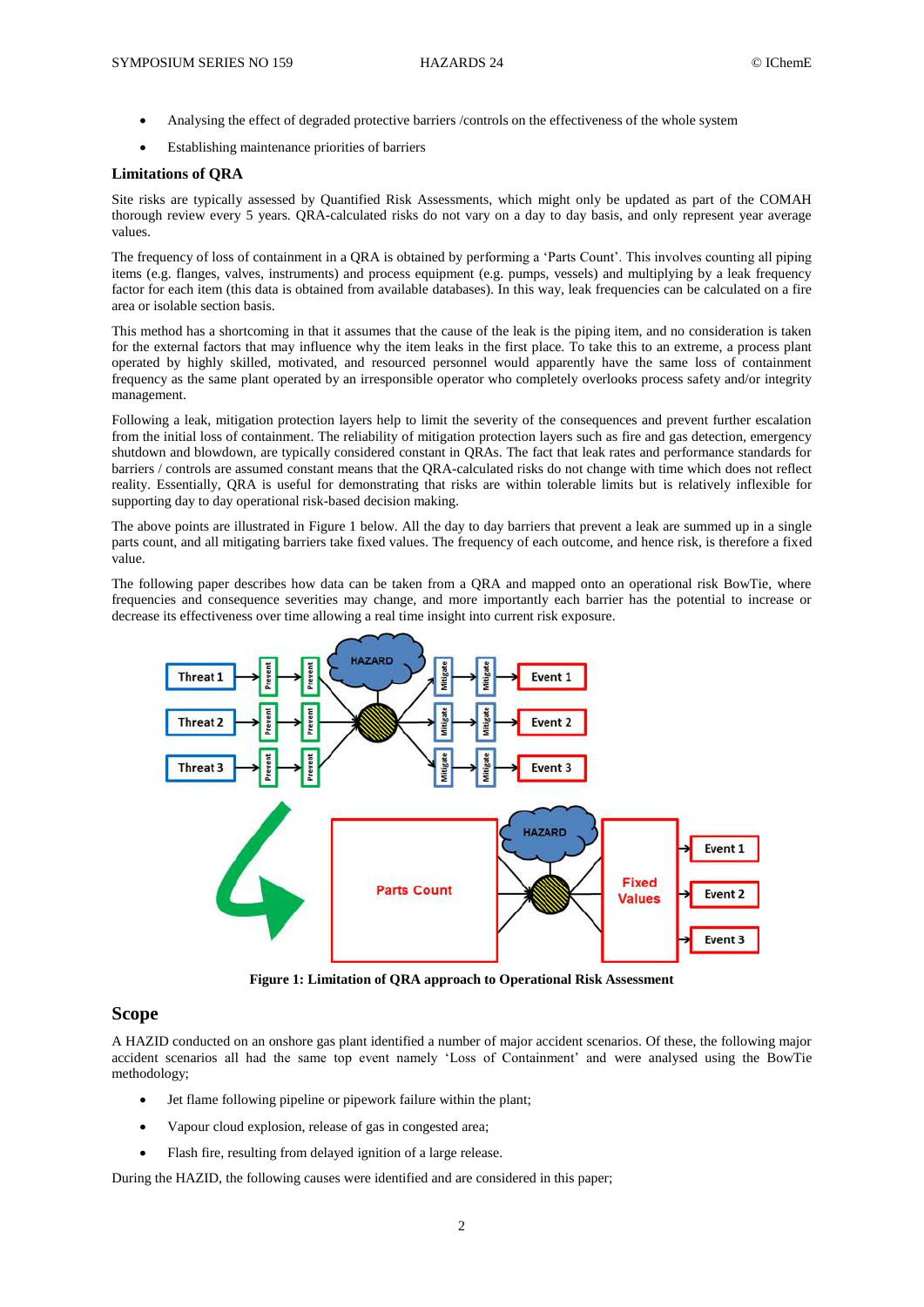- C01 Start up after maintenance;
- C02 Pipelines;
- C03 Wrong / defective equipment e.g. incorrect specification or installation;
- C04 Modifications / Design e.g.SIS;
- C05 Corrosion / erosion of pipework, vessels, pipelines;
- C06 Maloperation in manual mode;
- C07 Physical damage due to major maintenance / vehicle impact;
- C08 Out of design temperature range of pipework;
- C09 Surge e.g. caused by produced water in pipelines, NGCs;
- C10 Maintenance: Pigging opening of containment;
- C11 Maintenance: other opening of containment;
- C12 Dropped object;
- C13 Commissioning / inadequate purge;
- C14 Valve / flange leaks;
- C15 Vessels, e.g. gas dehydration units;
- C16 Gas exchanger tube rupture;
- C17 Sabotage / arson;
- C18 Human error.

For each of the above causes, preventative and mitigative barriers were identified and listed.

# **Methodology**

## **Basic BowTie Structure**

The following basic bowtie structure was developed in RiskView and graphically show (from left to right) all causes, preventative barriers, the top event (loss of containment), mitigative barriers, and final consequences. The model considers intermediate events including fire and explosion, and also considers a range of consequence categories namely;

- Loss of Personnel;
- Loss of Asset;
- Loss of Company Reputation;
- Damage to Environment.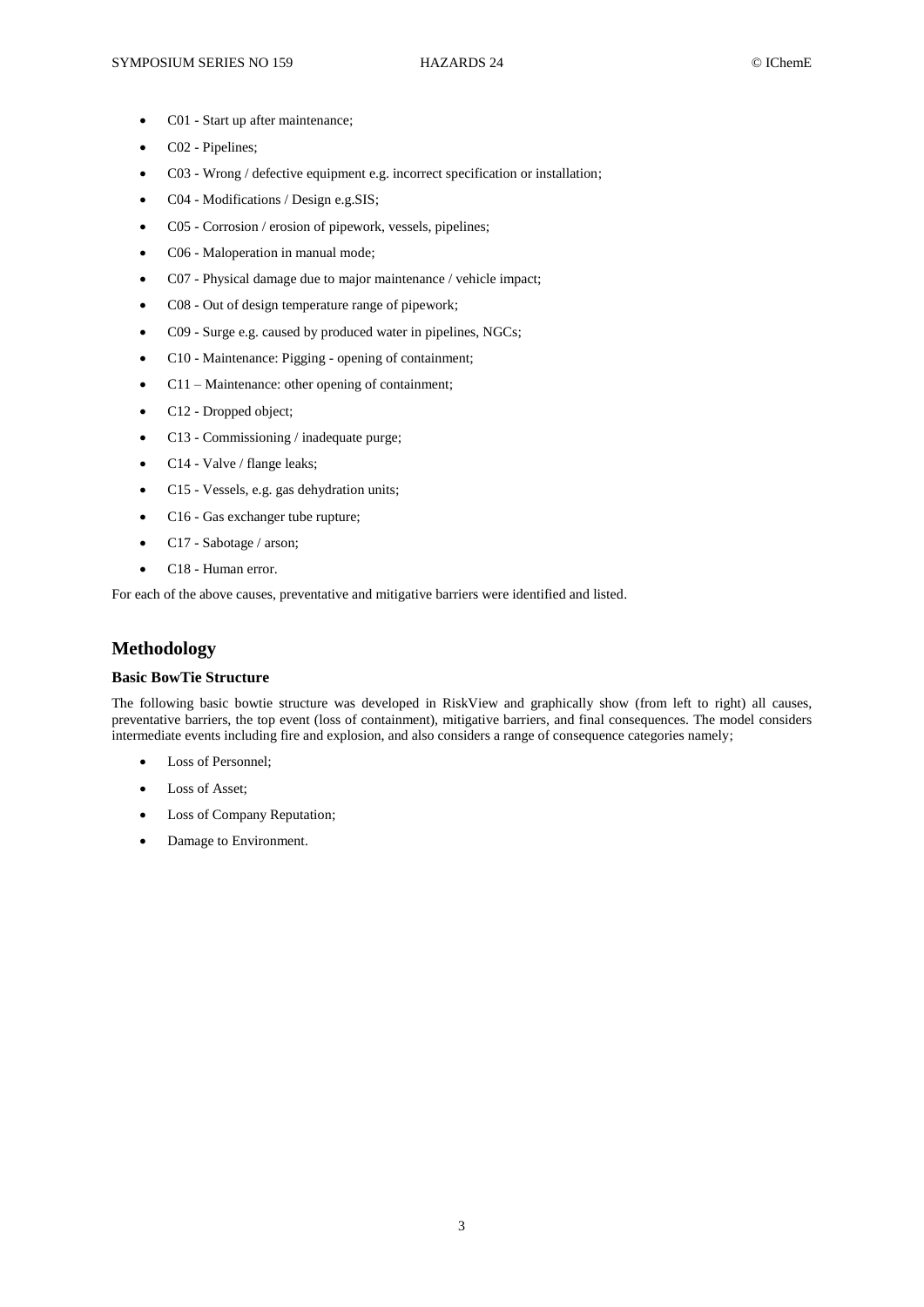

**Figure 2: Overview of RiskView Bowtie Model Used**

## **Target Leak Frequency**

The 'top event', or centre of the BowTie, is defined as 'Loss of containment' and has an associated frequency. This frequency was taken from the Quantitative Risk Assessment section of the plant COMAH report as  $1.16 \times 10^{-2}$  leaks per year, or one leak every 86 years



**Figure 3: Target leak Frequency and Position in Bow Tie**

## **Actual Leak Frequency**

The leak frequency calculated for the QRA is based on average historical data [in this case HSE's Hydrocarbon Release Database - HCR]. These leaks arise as some of the safeguards against loss of containment are degraded. A plant operating with all safeguards in 100% working condition would have a reduced (not zero) frequency of leaks, as all barriers would still have some inherent probability of failure on demand.

In the current study it is assumed that with the plant running with all barriers in full working order, the leak frequency is 20% lower than industry average. Operators will tend to be optimistic when stating how a particular barrier is performing, therefore a larger reduction in frequency is not considered reasonable. The base case leak frequency, i.e. that to which the bowties is tuned, is therefore  $1.16 \times 10^{-2} \times (1-20\%) = 9.6 \times 10^{-3}$  year<sup>-1</sup>, or a little less than once every 100 years.

This number may be a little low when compared to actual site specific historical data. Modification of this base leak frequency can easily be adjusted as required in the model.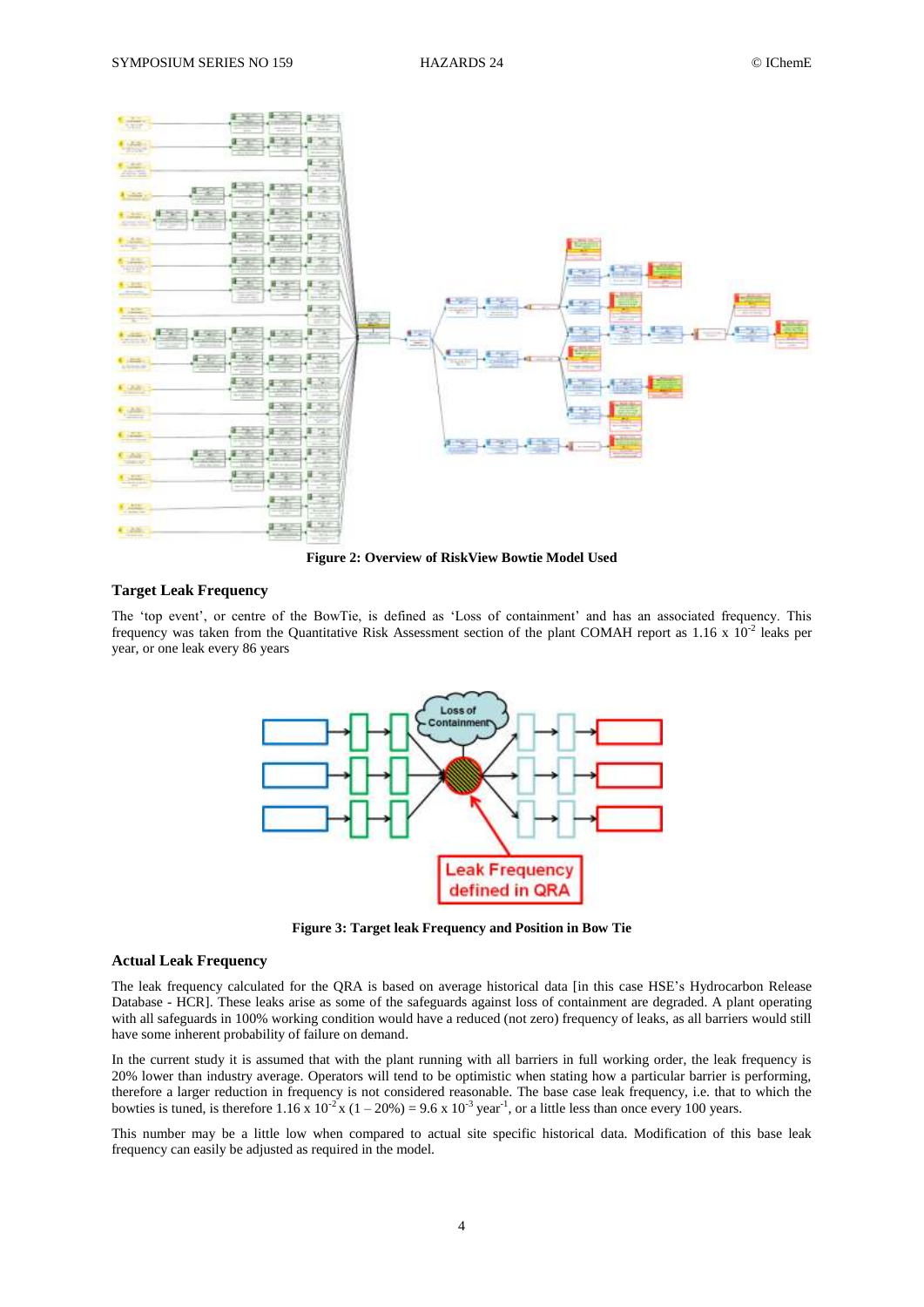## **Threat Contribution**

18 causes were identified in the HAZID study. Rather than assign a uniform probability of occurrence to each cause, the following method is used to determine each cause's specific probability of occurrence. **This is a subjective assessment** and could be performed in different ways, however the method presented is considered reasonable and can be justified based on HSE data. It is recommended that such an exercise be conducted in a workshop type meeting, with personnel with a wide range of experience including bowtie, safety, operations and design.

Based on information obtained from the HSE HCR database [HSE HCR], and QRA leak frequency data, the percentage contribution to risk from the threats identified in the HAZID have been calculated as described below. Alongside each percentage is a description of the rationale used to establish each percentage.

The absolute frequency attributed to each threat can be calculated by multiplying these percentage contributions by the total leak frequency calculated for the plant (and reported in the QRA).

It should be noted that the allocation of these percentages is based on opinion and might generally be performed as a workshop with experienced plant operators.



**Figure 4: Individual Threat Pathway**

## *C01 - Start up after maintenance – 19.2%*

The proportion of leaks due to 'Start up after maintenance' was considered equal to that of leaks recorded in the HSE HCR database occurring after '*Reinstatement of equipment after maintenance'* and '*Initial start-up of equipment after commissioning'*

### *C02 –Pipelines – 14.9%*

Releases from the pipelines may occur underground, or at the reception / export area of the plant. From data provided in the QRA section of the COMAH report, 14.9% of leaks come from the Gas Reception \ Export area. Pipeline releases (S11) are not considered in this current study.

### *C03 - Wrong / defective equipment e.g. incorrect specification or installation – 13.2%*

The proportion of events due to 'Wrong / defective equipment' was considered to be represented by leaks recorded in the HSE HCR database due to *'Incorrectly fitted '* and *'QC failure, usually linked with manufacturing failure'*

### *C04 - Modifications / Design e.g.SIS – 11.6%*

50% of 'Design causes' represent 11.6% of leaks recorded in the HCR database, and is considered to represent leaks due to 'Modifications / Design e.g.SIS'

## *C05 - Corrosion / erosion of Pipework, vessels, pipelines – 10.6%*

The HCR database lists leaks due to 'Internal Corrosion', 'External Corrosion' and 'Erosion' to represent 13.3% of all leaks. The offshore environment is harsher than a typical onshore environment, and fluids are not as highly processed, thus the proportion of leaks onshore due to corrosion / erosion should be lower. The figure of 13% is reduced by 20% to take account of the differing environments equipment is exposed. Wet gas is processed at the plant thus a larger reduction is not considered reasonable.

### *C06 - Maloperation in manual mode – 6.3%*

The HCR database records leaks due to '*Improper Operation'*. 50% of these leaks were considered representative of leaks due to maloperation in manual mode.

## *C07 - Physical Damage due to Major Maintenance / Vehicle Impact – 1.5%*

During major maintenance, there will be a significant number of relatively new personnel on site. The safe movement of plant and personnel around the site will be managed via site procedures. This may include ensuring roadways and temporary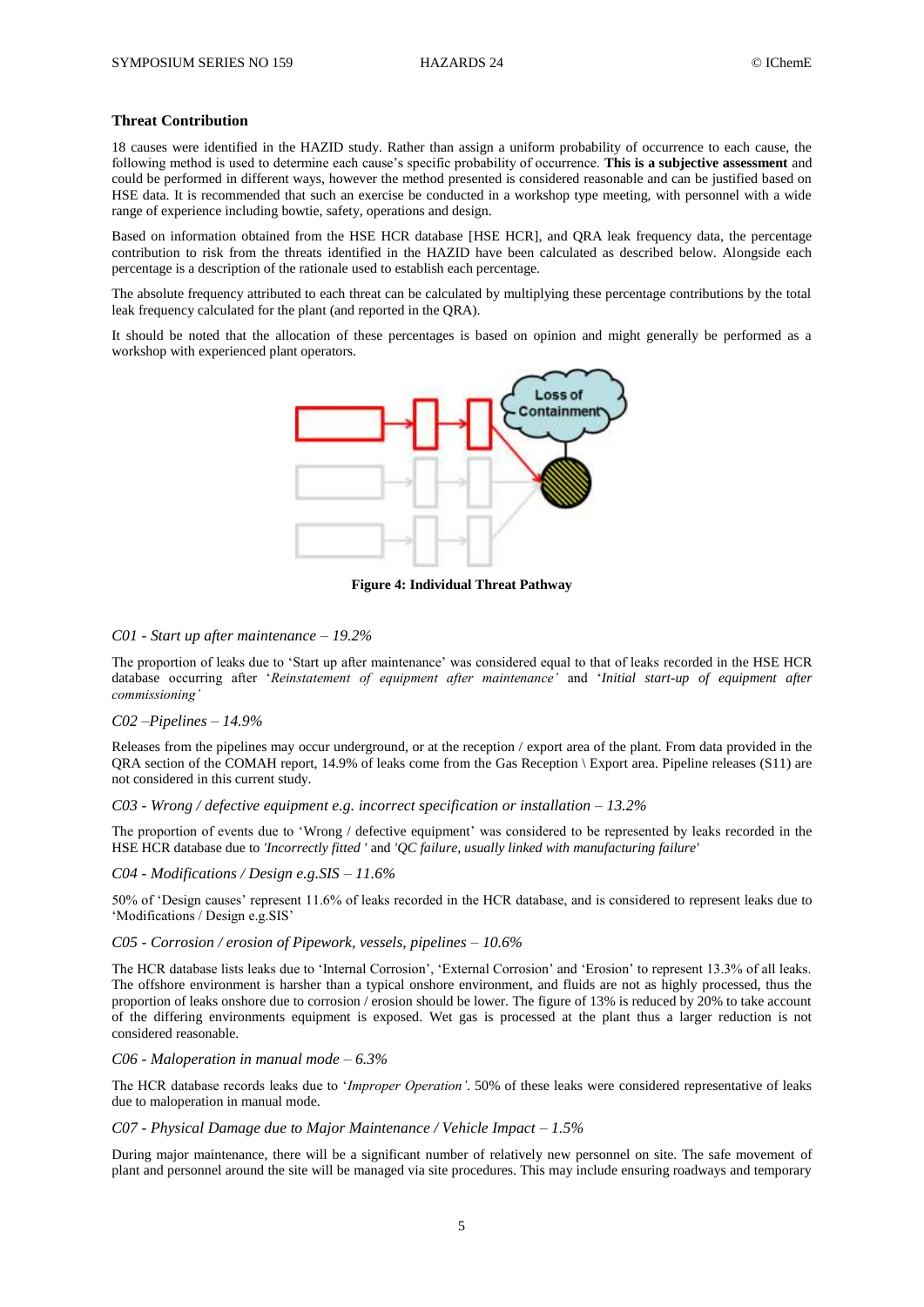roadways are kept free from obstruction, ensuring that such roadways are used, and ensuring that site speed limits are adhered to.

The proportion of hydrocarbon leaks that occur due to physical damage due to major Maintenance / vehicle impact is considered to be equal to 10% of leaks recorded in the HSE HCR database caused by *'Non-compliance with a procedure'* and *'Deficient procedure'*, equal to 1.5%.

### *C08 - Out of design temperature range of pipework – 2.5%*

High temperatures may be witnessed due to safety instrumented system failure (SIS. It is considered that for such a condition to arise without providing sufficient time for operator response, the plant will have been operating too close to design conditions. The proportion of leaks arising due to 'Out of design temperature range of pipework' was thus considered to be represented by 20% of leaks recorded as '*Improper operation*' in the HSE HCR database.

*C09 - Surge e.g. caused by produced water in pipelines, NGCs – 2.5%*

Operating close to a surge line may be an operational necessity, however safe operating procedures should be in place to prevent the compressors actually going into surge. Failure to follow these procedures may lead to surge and resultant equipment failure. This event is therefore considered a procedural failure, and is considered to be represented by 10% of leak s recorded for *'Non-compliance with a procedure*' and *'Deficient procedure'* in the HSE HCR database.

### *C10 - Maintenance: Pigging - Opening of containment – 2.3%*

The HSE HCR database lists leaks due to 'Opened up whilst containing hydrocarbons'. 50% of these leaks are considered to occur as a result of opening containment while pigging.

### *C11 - Maintenance Other Opening of containment – 2.3%*

As above, 50% of leaks due to 'Opened up whilst containing hydrocarbons' are considered to occur as a result of opening containment during maintenance.

### *C12 - Dropped Object – 1.2%*

Dropped objects are specifically mentioned in HSE data and cause approximately 1% of all leaks. There are fewer crane operations and less scaffolding in an onshore facility when compared to an offshore facility, however the proportion is still considered to be of the correct magnitude

#### *C13 - Commissioning / Inadequate Purge – 0.4%*

No specific mention is made to purging activities in any of the categories listed in the HSE database. The closest operational mode that may cover this was *'Carrying out the commissioning of newly installed equipment'*. The fraction of leaks that have occurred during this operating mode is 0.4%.

# *C14 - Valve / flange leaks - 3.7%, C15 – Vessels – 1.1%*

The QRA section of the COMAH report states the leak frequency for valves, flanges and vessels. The leak frequency for each item may be due to one of the reasons stated above (C01-C13), or a different reason entirely. Causes C01-C13 account for approximately 90% of total leak frequency. Leaks due to other reasons are considered to be covered in this threat.

| Item                               | Leak Frequency<br>$(year^{-1})$ | Proportion | Adjusted<br>Proportion |
|------------------------------------|---------------------------------|------------|------------------------|
| C <sub>14</sub> - Valves / Flanges | 4.13E-03                        | 35.7%      | 3.7%                   |
| $C15 - Vessels$                    | 1.27E-03                        | 11.0%      | 1.1%                   |

### *C16 - Gas exchanger tube rupture - 0.2%*

From QRA data, the total process equipment release frequency from the 'gas heating' area represents 0.2% of overall leaks. As a gas exchanger tube rupture represents a very specific case, when considering all other possible mechanisms that may cause a leak, thus 0.2% is considered to be conservative but of the correct magnitude for this threat

#### *C17 - Sabotage / Arson – 0.1%*

There is no mention of Sabotage / Arson as a cause of leaks in the HSE database. This may be due in part to the remote location of oil platforms, and the fact that the majority (you would hope all) of persons working offshore are fully aware of the risks a leak may present.

Onshore terminals are a lot more accessible to attack from outside, and workers may not be as aware of the hazards presented by hydrocarbons, therefore a small frequency of leaks is considered reasonable at 0.1%.

The contribution to leak frequency can be modified due to the current UK terrorist threat level. At the time of writing this report, the UK terrorist threat level was 'substantial'. At higher threat levels, the contribution could be modified.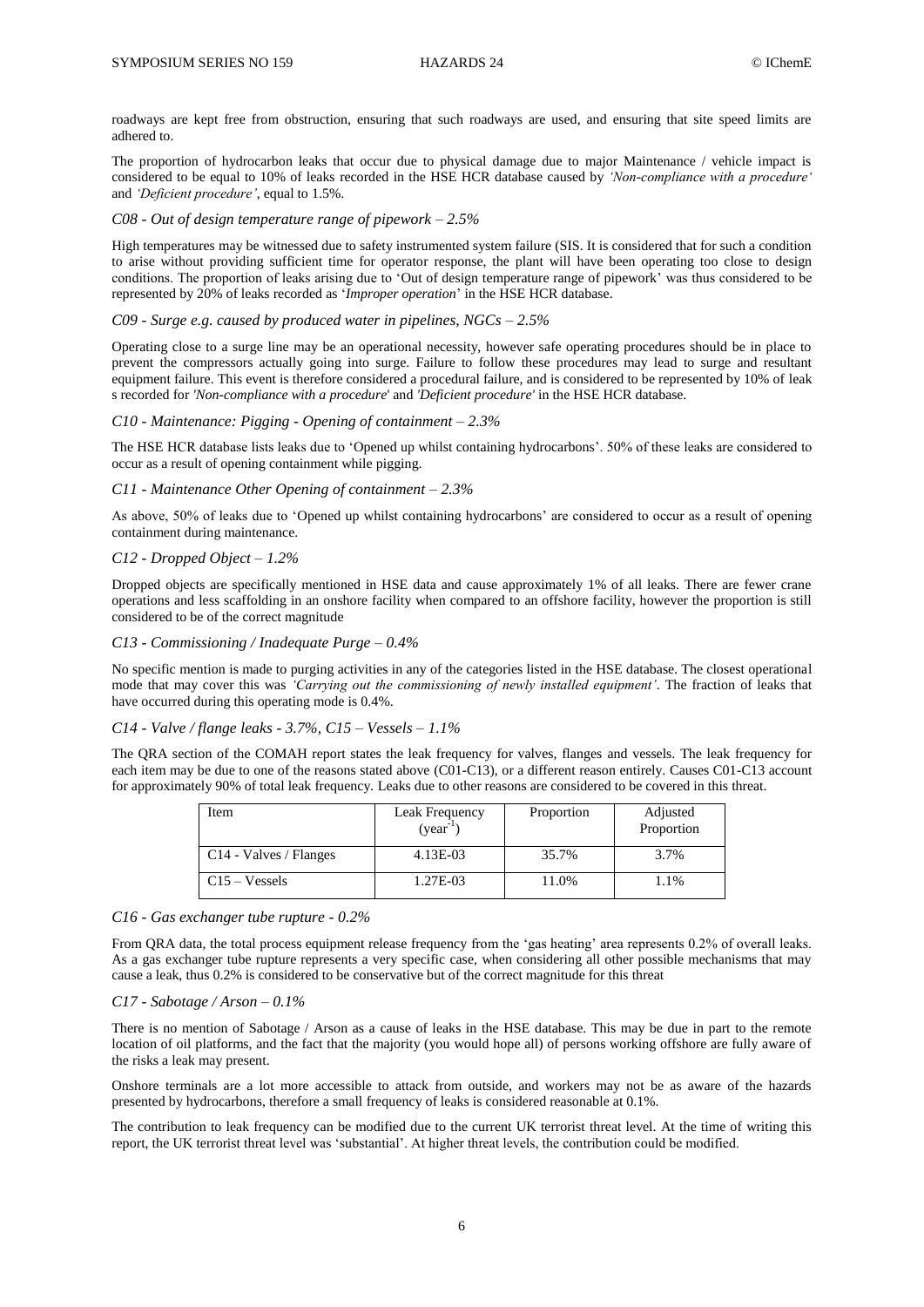### *C18 – Human Error – 5.2%*

Each of the causes above can in some way be attributed to Human Error. This cause was considered to be a catchall for any reasons missed above, with the percentage calculated to make up 100%

#### **Barrier Risk Reduction Factor (RRF)**

Every protective barrier is afforded a 'risk reduction factor'. The unmitigated risk, i.e. the risk without the protective barrier, divided by the risk reduction factor, gives the mitigated risk. Mathematically, this can be expressed;

$$
\frac{Unmitigated\ Risk}{Mitigated\ Risk\ Reduction\ Factor}
$$
 (i)

In normal operation, at a normal site, the overall mitigated risk is the same as the residual risk i.e. the risk reported in the QRA and which the COMAH safety report justifies as being tolerable.

For a given barrier, the Risk Reduction Factor is obtained by considering how the risk would increase if that barrier was not present. This is also considered to be 'opinion' engineering which would best be performed in a workshop with plant operators and HSE representatives present in order that the plant personnel demonstrate ownership of the risk model. Given that this is a pilot study, it was decided to ascribe the risk reduction factors in isolation (i.e. without conducting a workshop), as the aim was to produce an exemplar model.

The above thought process can be carried out for a single safeguard, or a combination of safe guards. For example, safeguards against leaks due to 'Dropped Objects' includes 'Method Statements', 'Operating Procedures' and 'Operator Awareness and Training'. Considering a scenario in which none of these safeguards were in place it was estimated that leaks due to dropped objects would increase by a factor of 3. The overall risk reduction factor afforded by these three barriers is therefore estimated to be 3.

The overall risk reduction for a *set* of safeguards on the same branch of the model is the product of the risk reduction factors afforded by each safeguard. For the above example, assuming that 'Method Statements' gives a risk reduction factor of 2, the total risk reduction afforded by 'Operating Procedures' together with 'Operator Awareness and Training' is 1.5 (3 / 2). Assuming that the two barriers afford equal risk reduction, each of the latter two barrier's risk reduction factor would be 1.22  $(\sqrt{1.5})$ 

# $RRF1 \times RRF2 \times RRF3 = Total Risk Reduction Factor$

### **Consequence Frequency, and Mitigative Barriers**

The frequency of unignited release, jet fire, explosion / flashfire, and the resulting fatalities were extracted from the QRA. The risk reduction factors of the mitigative barriers between 'loss of containment', and the various consequences was estimated based on typical ignition probabilities [UKOOA 2006], and similar thought processes to those described in Section 3.4.

# **Barrier Audit**

Each barrier's risk reduction factor may be reduced to reflect a degradation of the barrier's effectiveness. This may be done via a number of different methods. In this case the effectiveness (or lack thereof) of a given barrier is ascribed according to the results of an 'Audit' performed on that barrier.

Two types of audits are possible in RiskView namely:

- Operational Assessment used for procedural compliance barriers;
- Performance Standard Review used for all other types of barriers.

Each of these audit types is described in more detail below.

### **How Audits Affect the Risk Reduction Factor**

The output from the audit is a score, or percentage to quantify the degree of barrier degradation. In the case of a 100% satisfactory audit, a barrier will achieve its ascribed maximum RRF, but in the event of the audit returning less than 100% satisfactory results the barrier's effectiveness is degraded. Essentially, an audit will return a score up to a max value (where max score indicates totally effective). A score less than the maximum score indicates by how much the effectiveness is reduced as a result of the audit as follows:

Risk Reduction Factor = 
$$
(RRF_0 - 1) \times \frac{Score}{MaxScore} + 1
$$
 (ii)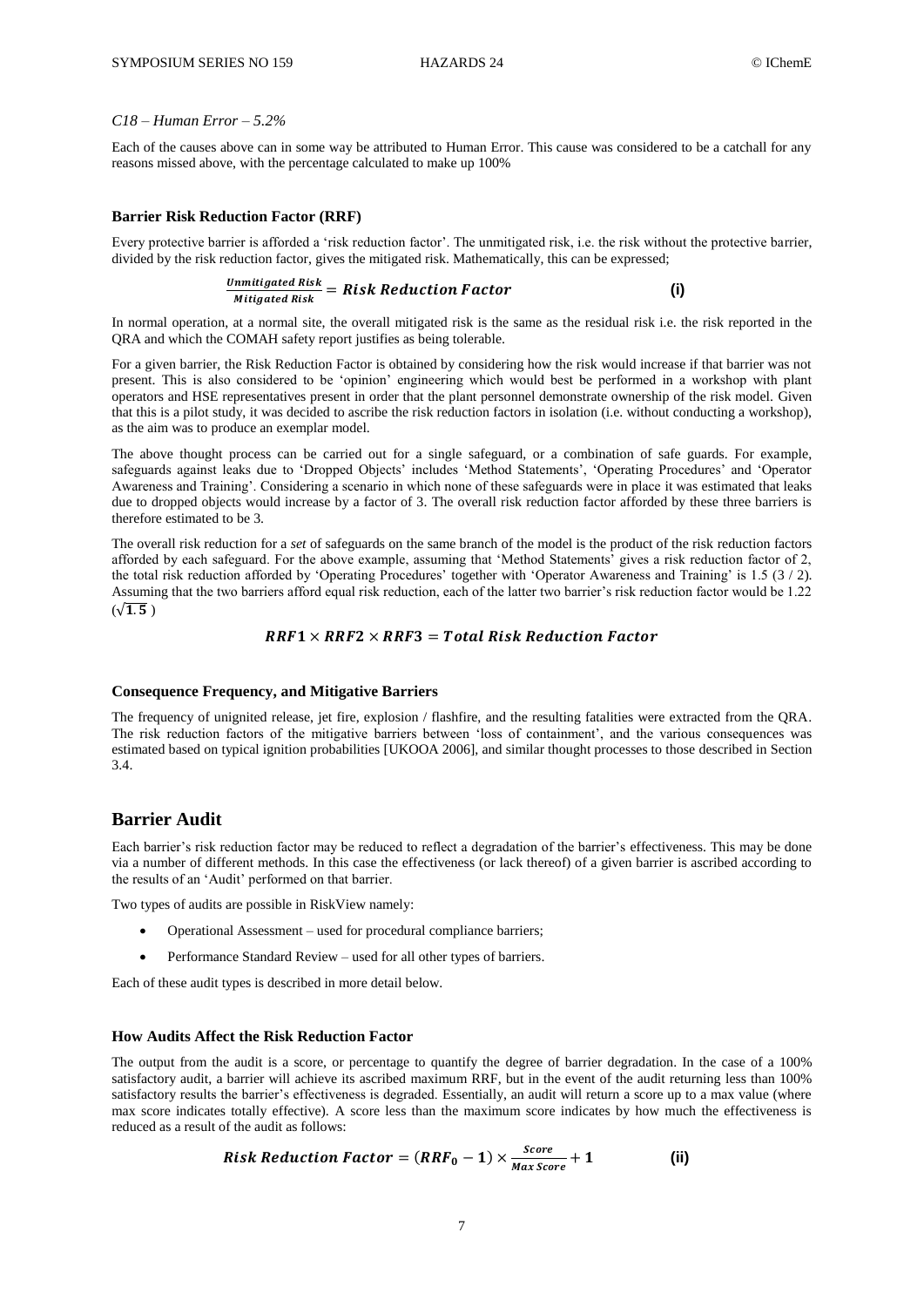where  $RRF_0$  is the maximum risk reduction factor the barrier can take (as assigned during the bowtie quantification exercise).

The above formula ensures the RRF cannot fall below a value of 1. A barrier with a RRF of 1 offers no protection, and is essentially the same as the barrier not being present. A RRF of less than 1 could indicate that risk frequencies are being amplified, e.g. the bow tie could in theory predict that jet fires occur more frequently than process leaks. For this reason, RRFs are specified and modified by audit results such that they can never be less than one.

Audits should take place at appropriate, regular intervals to ensure that '*control, monitoring and review of the preventive and protective measures'* are being undertaken [MHSWR, 1999]. Audit / inspection frequency will generally be assigned in order to ensure that a given safety critical item or task fulfils its required performance standard. To support this requirement, review dates may be assigned to barriers in RiskView defining the next audit due date. If an audit is overdue, the RRF of the barrier may be degraded with time and thus an apparent increase in risk is observed if audits are not carried out.

Barrier effectiveness may also be degraded automatically by the software if audit due dates have elapsed to represent the gradual deterioration of barrier effectiveness over time.

### **Operational Assessment**

An operational assessment of a barrier's effectiveness is performed (in this model) on barriers involving procedural control, where quantification of performance is potentially difficult to quantify. The assessment asks a series of questions (based on ISO 31000) and offers a number of responses in the form of a drop down list. Additional comment boxes are provided by each question to allow the user to elaborate on the reasons for their chosen response. The questions asked are as follows.

- Is the Barrier design appropriate considering potential consequences
- Is there an accountable owner?
- Are the Barrier's, objective, process and limits documented?
- Is there a management process to track and measure performance?
- Are the Barrier and its objective understood by Barrier Owner and Operators?
- Is the Barrier being operating as designed?
- Has the Barrier failed since the last assessment?
- Are Barrier Owners / Operators competent?
- Is there an independent assurance process?

If the answer to all the questions is positive, the barrier scores 100% of its maximum score. If, for example, there is no independent assurance process for some reason, the barrier may only score 90% of its maximum. Essentially, the further from full compliance demonstrated by a barrier, the more its performance is degraded. In addition to the questions being user-defined, the amount by which the barrier effectiveness is degraded for different responses is also fully customisable.

### **Performance Standard Review**

Performance standards are used for engineered protection layers with a physical performance that can be assessed. Each performance standard is comprised of a number of performance standard elements which can be used to define discrete components or sub systems that make up the overall system that is defined by the barrier. Each performance standard element has an individual maximum score, allowing for the relative importance of performance standard elements to be appropriately weighted. This is made clearer below.

To make this clearer, in this example, 'Speed Limits' is a safeguard against vehicle impact. The effectiveness of a speed limit to reduce vehicle collisions is considered to be quantifiable by a set of elements namely, site signage, induction training, and site speed adherence checks. Of these three elements, 'Site speed adherence checks' were allocated as being the most important and were therefore given a maximum score (or weighting) of 5, compared to the others with a maximum score/weighting of 1.

Each element can be evaluated with different performance levels. The designated performance levels are fully quantifiable but are presently taken as default settings: 'Excellent', 'Strong', 'Adequate', 'Needs to Improve' or 'Not Present'. Each category returns a specific score (again which may be defined by the user). The scores returned are described below: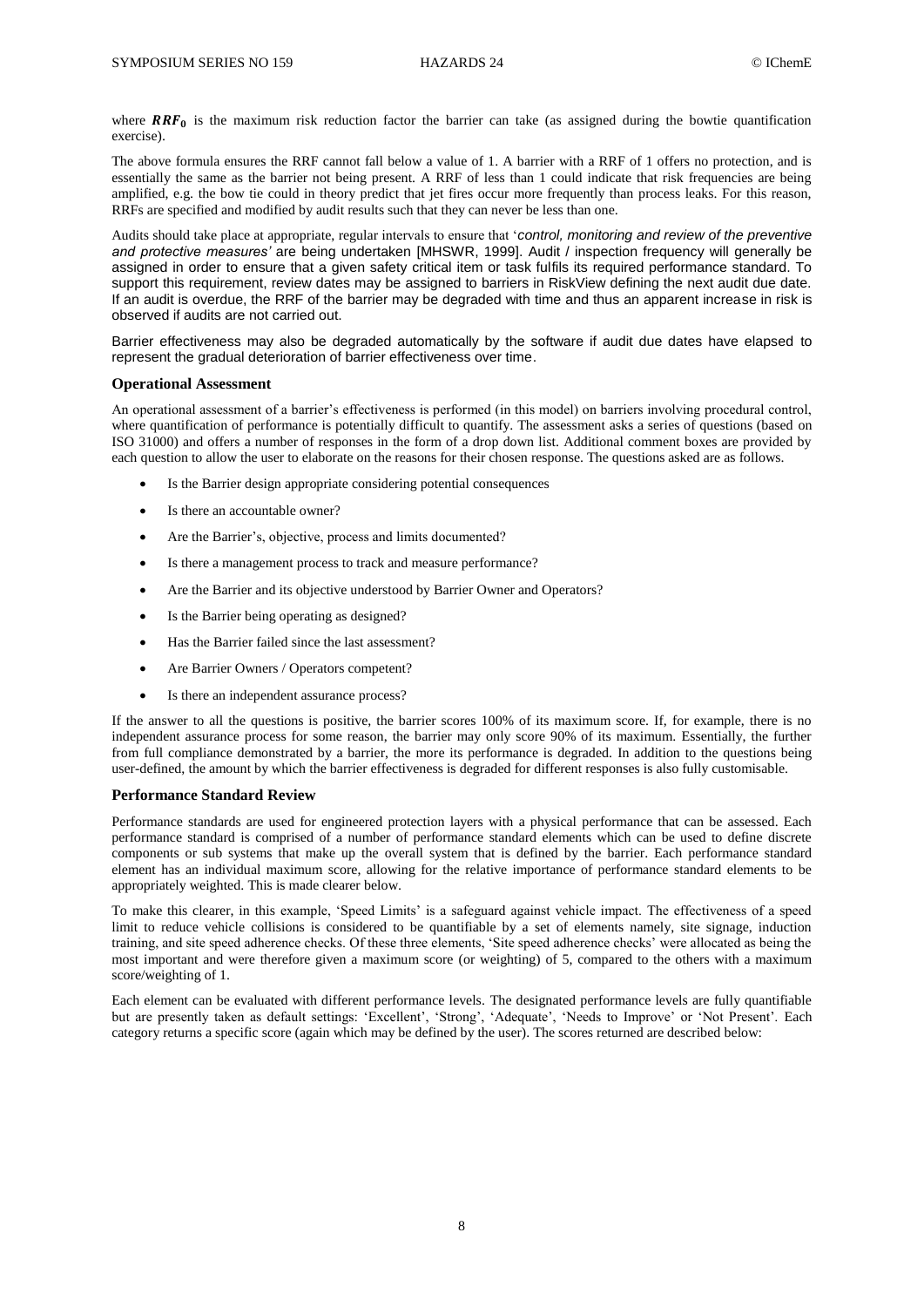| Element                                                                                                     | Weighting | Assessment                                                                  | Score                 |
|-------------------------------------------------------------------------------------------------------------|-----------|-----------------------------------------------------------------------------|-----------------------|
| Site Signage                                                                                                |           | Excellent $.100\% - All signs in correct position and in$<br>good condition | $1 \times 100\% = 1$  |
| Induction training                                                                                          |           | Adequate, $60\%$ – Speed limit highlighted in induction                     | $1 \times 60\% = 0.6$ |
| Strong, 80% – Yearly average incidents of speeding<br>Site speed adherence checks<br>less than 12 per year. |           | $5 \times 80\% = 4$                                                         |                       |
| Total                                                                                                       |           | Total                                                                       | 5.6                   |
| <b>Assessment Score</b>                                                                                     |           |                                                                             | $5.6 / 7 = 80\%$      |

**Table 1: Example Audit calculation on Performance Elements within a Performance Standard**

# **Model Outputs**

# **Current Operating Risk**

The Operating Risk is the primary output that was taken from the RiskView Model in order to provide a measure of current risk versus residual risk. This value is the sum of the risks from all of the different consequence branches. The actual risk number produced in itself is fairly arbitrary and should not be thought of as having 'true' risk units, however the number can be considered as a 'key performance indicator'. Moreover, the number would under most assumption sets be proportional to risk, so relative changes in this number can be used to infer relative changes from the baseline QRA value (and hence convert to actual risk numbers). The operating risk number will fluctuate with time, but when compared to historical data, trends will be seen.

An example of how this may look over time is presented below in Figure 5

The operating risk will fluctuate above the site specific minimum risk due to small variations in barrier performance. Where a common cause degrades multiple barriers, or key individual barriers, spikes and trends in risk may be witnessed.

In the example below, one cause of this may be that a number of key personnel leave the company at a similar time without immediate replacements being found. This may result in a jump in risk if (say) these personnel had key knowledge and training to control the Permit to Work system, or Management of Change system.

Trends in risk may be seen if for example the inspection and maintenance budget is reduced. The effect of this would not be immediate, as the time at which items are due inspection will be staggered. Eventually, the operating risk will stabilise at a higher value as plant items' average condition will be more degraded.

There is no industry guidance on what level of operating risk is acceptable, thus setting operating risk limits is the responsibility of the company. As the company familiarises itself with the degree of variation it sees in operating risk and the key causes of this, 'Alarm', 'Action' and 'Intolerable' limits may be set.

Where risks are below the 'Alarm' level, the site should receive no special attention from corporate management aside from periodic reviews that barrier audits are being performed in accordance with procedures.

If risks rise above the 'Alarm' level, site management would be expected to attempt to reduce risks within its current restraints. This may involve analysing the causes of risks and re-distributing resources accordingly. At this level of operating risk corporate management will be made aware but is only expected to take a cursory check on causes and whether any additional assistance is needed

If risks rise above the 'Action' level corporate management would be expected in to intervene in the plant running immediately. Detailed analysis of the causes of higher risk will be undertaken and extra resources may be provided. Campaigns to improve boundary performance will be introduced.

If risks rise above the 'Intolerable' limit, serious consideration must be given to performing a plant shutdown. Further plant operation will be at the discretion and responsibility of the CEO and could only be allowed to operate once additional mitigations were in place to bring the risk down to tolerable levels. A shut down will allow time for the safe improvement in barrier performance through, for example, maintenance work, providing training to personnel, and revisiting of procedures and design.

There is a 'Residual Risk' at which the company is always exposed. As no protective barrier can be considered to be 100% reliable or effective, there always exists the potential for some base level of risk. The Residual risk level therefore represents that risk with all barriers considered to be in fully maintained condition.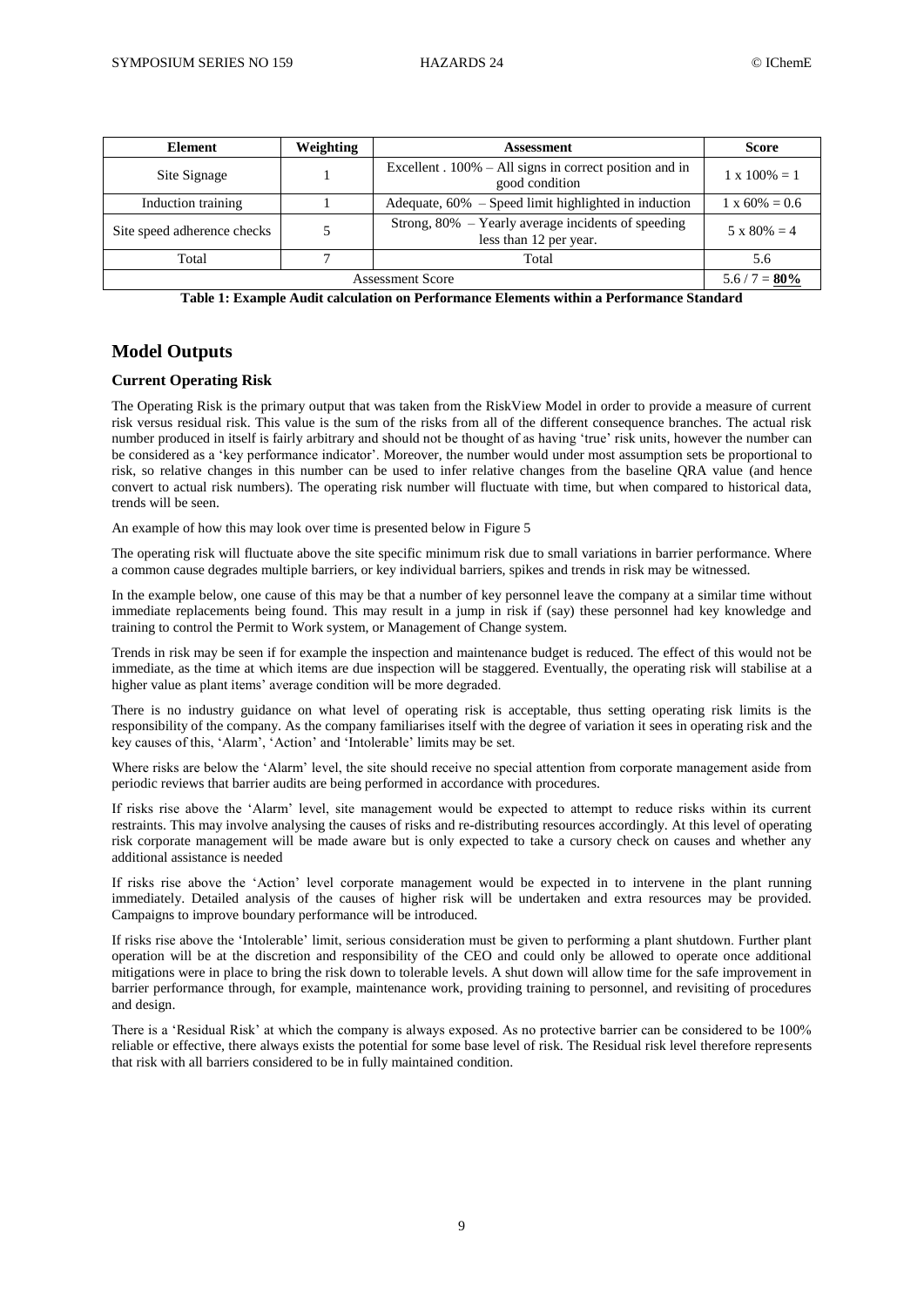



# *Current Operating Risk Calculation*

Operating risk is calculated by summing the frequency of occurrence by frequency of event for all consequences in the bowtie. For the model base case (all barriers in 100% condition) this can be summarised as follows. This represents the 'Minimum Risk' level shown in Figure 5.

| Consequence                                 | <b>Severity</b>       | Frequency (year       | Risk / year)          |
|---------------------------------------------|-----------------------|-----------------------|-----------------------|
| Asset Damage due to Jet Fire                | 100                   | $1.70 \times 10^{-4}$ | $1.70 \times 10^{-2}$ |
| Loss of Life due to Jet Fire                | 10000                 | $3.65 \times 10^{-5}$ | $3.65 \times 10^{-1}$ |
| Reputation Damage due to Jet Fire           | 100                   | $8.50 \times 10^{-5}$ | $8.50 \times 10^{-3}$ |
| Asset Damage due to Explosion               | 100                   | $3.96 \times 10^{-4}$ | $3.96 \times 10^{-2}$ |
| Loss of Life due to Explosion               | 10000                 | $2.99 \times 10^{-5}$ | $2.99 \times 10^{-1}$ |
| Reputation Damage due to Explosion          | 100                   | $1.98 \times 10^{-4}$ | $1.98 \times 10^{-2}$ |
| Asset Damage due to Process Escalation      | 1000                  | $6.29 \times 10^{-6}$ | $6.29 \times 10^{-3}$ |
| Reputation Damage due to Process Escalation | 1000                  | $3.14 \times 10^{-6}$ | $3.14 \times 10^{-3}$ |
| Environmental Damage due to Release         | 100                   | $1.07 \times 10^{-4}$ | $1.07 \times 10^{-2}$ |
| <b>Operating Risk</b>                       | $7.70 \times 10^{-1}$ |                       |                       |

**Table 2: Operating Risk Calculation**

# **Audits of Control barriers**

A report of the current status of all safeguard audits can be easily generated in RiskView. This details the results of the previous audit, and details when the next audit is required. An example audit sheet is shown below in Figure 6.

| EON                                                                                               |                                                                                                                                                              |                             | <b>Performance Standard Audit Results</b>                        |                             | <b>riskview</b> |
|---------------------------------------------------------------------------------------------------|--------------------------------------------------------------------------------------------------------------------------------------------------------------|-----------------------------|------------------------------------------------------------------|-----------------------------|-----------------|
| Risk Stady                                                                                        |                                                                                                                                                              |                             |                                                                  |                             |                 |
| Audit Date 6-June-2013                                                                            |                                                                                                                                                              | Auditor: Richard Emery (MM) |                                                                  | <b>Overall Audit Result</b> | 100 %           |
| Centrol Name: 54-BloadJown<br>Description:<br>Owner:                                              | 54 Flant Bowtown                                                                                                                                             |                             |                                                                  | <b>Status</b>               | Preparation     |
| Performance Std: RR-PS-00019<br>Key Component/Scope: 54.1 Inlet Area Elowdown<br>Control Purpose: | 54-ElowDown<br>54.2: Dehydration Area Blowdown<br>54 3: Contoresaion Area Blowdown<br>54.4: Mintennio Area Blowdown<br>54.5: Roeline / Pigging Area Blowdown |                             |                                                                  |                             |                 |
| Element                                                                                           | Performance Criteria                                                                                                                                         |                             | Findings                                                         | Conclusion                  | Result          |
| 54 1 Inlet Aves Blowdown                                                                          | Inlet Area Blowdown                                                                                                                                          |                             | Loco tested in lest 6 months (1/5/2013). Value checked 3/5/2013  |                             | Excellent       |
| 54.2: Delrydration Area Elowdown                                                                  | Dehydration Area Blowdown                                                                                                                                    |                             | Laco tested in last 6 months (15/2913). Valve checked 3/5/2013   |                             | Excellent       |
| 54.3: Compression Area Eloudown                                                                   | Compression Area Blowdown                                                                                                                                    |                             | Loop tested in last 6 months (1/5/2013). Valve checked 3/5/2013. |                             | Expellent       |
| 54.4: Metering Area Blowdown                                                                      | Meteoria Area Blowdown                                                                                                                                       |                             | Loco tested in last 6 months (1/5/2013) . Valve checked 3/5/2013 |                             | Excellent       |
| 54.5 Poeine / Pigging Area Bowdown                                                                | Roeline / Pigging Area Blowdown                                                                                                                              |                             | Loco tested in lest 6 months (1/5/2013) Valve checked 3/5/2013   |                             | Excellent       |
|                                                                                                   |                                                                                                                                                              |                             |                                                                  |                             |                 |

**Figure 6: Example Audit Sheet**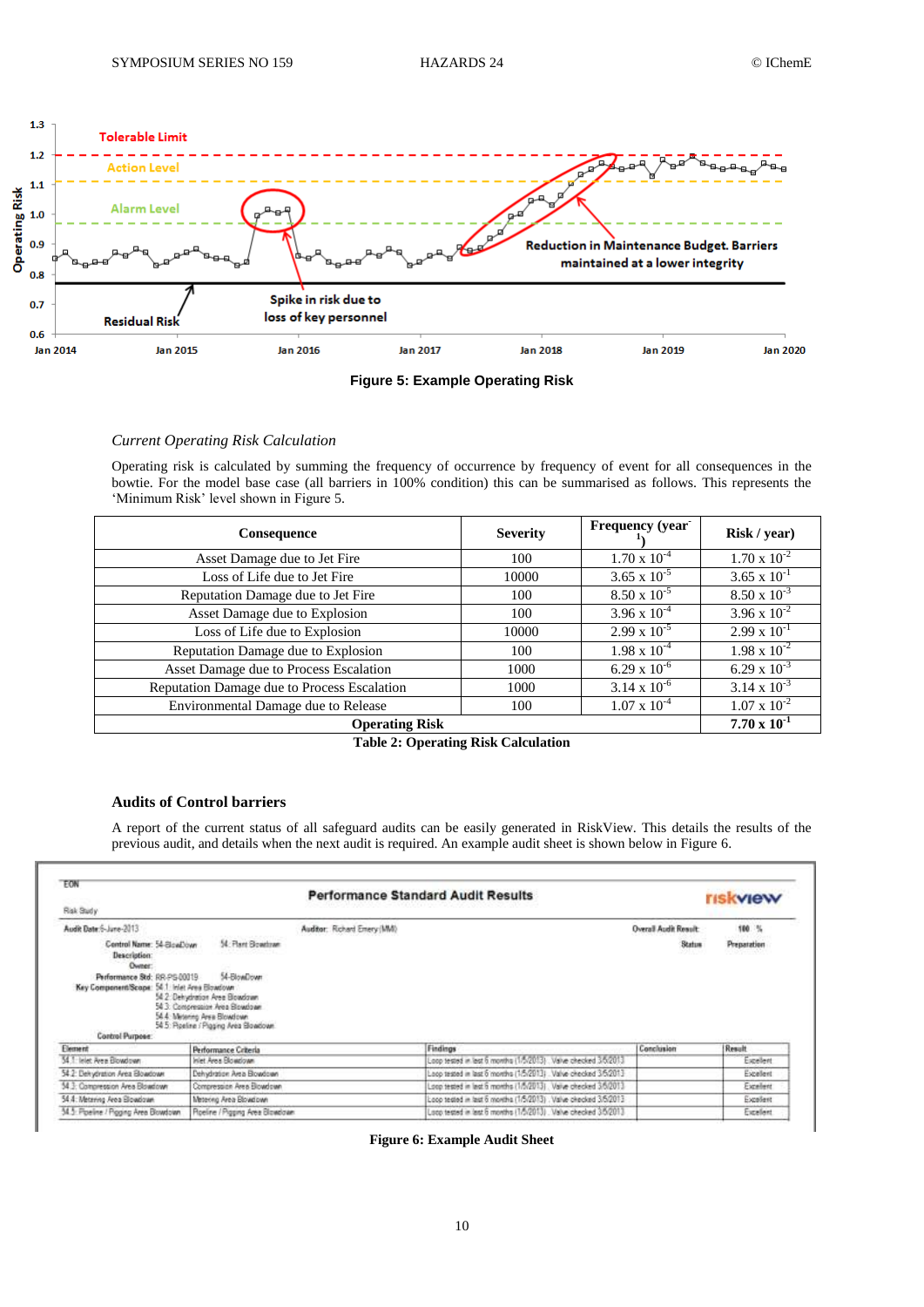## **Cost Benefit Rating**

Cost benefit rating (not a standard industry term), is a method used for prioritising maintenance on barriers. The method involves calculating the benefit (in terms of reduced operating risk) and dividing by the cost of implementation. This satisfies the Management of Health and Safety At Work regulations to *establish priorities* for remedial repair by providing a robust and documented decision process.

The calculation can be summarised as follows

| Operational risk with Barrier at current RRF                                                      |                            |
|---------------------------------------------------------------------------------------------------|----------------------------|
| Operational risk with Barrier at current $RRF + 10\%$ (limited to its<br>maximum / base case RRF) |                            |
| <b>Risk Benefit Rating - RBR</b>                                                                  | $[A-B]/10%$                |
| Cost of improving safeguard by 10%                                                                |                            |
| <b>Cost Benefit Ratio - CBR</b>                                                                   | <b>RBR</b> / C x 1,000,000 |

#### **Table 3: Cost Benefit Ratio Derivation**

Each barrier in the risk model has a calculated cost benefit rating (CBR). Those with highest CBR offer the most effective risk reduction for the least cost.

As an example, a degraded RiskView model where all barriers are only operating at 90% effectiveness is considered. Increasing the effectiveness of each safeguard by 10% gives the following example data presented in Table 4. Costs of improving safeguards are very much estimates and included to illustrate the calculation of Cost Benefit Ratio.

For this scenario, controlling ignition sources (safeguard 51) gives the highest risk benefit rating. Focussing on improving this safeguard (e.g. minimising hot work with plant online) as a priority would therefore be recommended. In a similar manner, focussing on security should not be given a high priority in terms of risk management.

| Safeguard                             | <b>Risk Benefit</b><br>Rating | Cost (for 10%<br>increase in<br>performance) | <b>Cost Benefit</b><br>Rating |
|---------------------------------------|-------------------------------|----------------------------------------------|-------------------------------|
| 01: Operating Procedure               | 0.112                         | £10,000                                      | 11.2                          |
| 02: Manual Gas Sampling               | 0.002                         | £1,000                                       | 2.4                           |
| 03: Security                          | 0.001                         | £100,000                                     | 0.01                          |
| 04: Speed Limit                       | 0.022                         | £1,000                                       | 22.4                          |
| 05: Plant Layout                      | 0.012                         | £100,000                                     | 0.1                           |
| 07: Routing Op. walks / Visits        | 0.014                         | £1,000                                       | 13.8                          |
| 08: Centralised Control               | 0.012                         | £100,000                                     | 0.1                           |
| 09: Method Stat. & Risk Assess.       | 0.039                         | £10,000                                      | 3.9                           |
| 10: Awareness and Training            | 0.156                         | £50,000                                      | $\overline{3.1}$              |
| 11: Design Spec                       | 0.508                         | £10,000                                      | 50.8                          |
| 12: BPCS                              | 0.223                         | £100,000                                     | 2.2                           |
| 13: Pipeline Alarms and Trips         | 0.140                         | £10,000                                      | 14.0                          |
| 14: Relief valves                     | 0.016                         | £10,000                                      | 1.6                           |
| 15: HIPPS / SIL Rated Systems         | 0.043                         | £10,000                                      | 4.3                           |
| 16: Inspections                       | 0.073                         | £50,000                                      | 1.5                           |
| 17: Bursting Discs                    | 0.003                         | £10,000                                      | 0.3                           |
| 18: Cathodic Protection               | 0.087                         | £50,000                                      | 1.7                           |
| 19: Pigging Area Layout               | 0.012                         | £100,000                                     | 0.1                           |
| 20: Permit to Work                    | 0.255                         | £50,000                                      | 5.1                           |
| 21: Contractor Selection & Engagement | 0.100                         | £50,000                                      | 2.0                           |
| 22: Management of Change              | 0.128                         | £50,000                                      | 2.6                           |
| 23: Auditing                          | 0.071                         | £50,000                                      | 1.4                           |
| 24: Hydraulic Testing                 | 0.027                         | £50,000                                      | 0.5                           |
| 25: Commissioning Procedure           | 0.150                         | £50,000                                      | 3.0                           |
| 51: Probability of Ignition           | 1.067                         | £10,000                                      | 106.7                         |
| 52: Gas Detection System              | 0.021                         | £50,000                                      | 0.4                           |
| 53: ESD System                        | 0.028                         | £50,000                                      | 0.6                           |
| 54: Blowdown                          | 0.021                         | £50,000                                      | 0.4                           |
| 55: Emergency Plan                    | 0.023                         | £10,000                                      | 2.3                           |
| 56: Personnel Exposure                | 0.334                         | £10,000                                      | 33.4                          |
| 57: Building Overpressure Protection  | 0.405                         | £100,000                                     | 4.1                           |